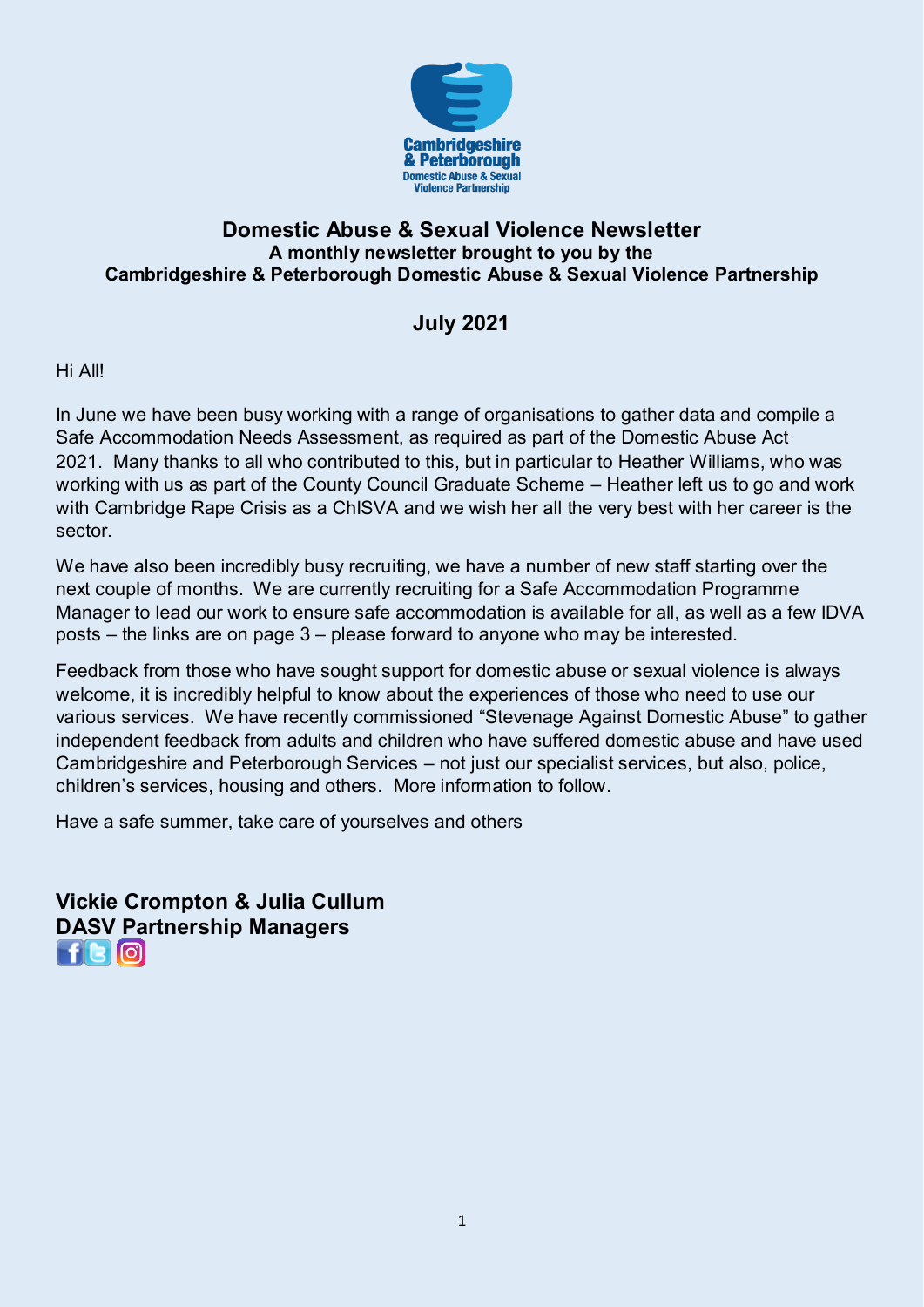### **DASV Champions Network – October sessions**

The next sessions will be held in October, over Teams, the sessions will feature 2 presentations, one from CLG about substance misuse and PEGS [\(About Us | Pegs Support \(pegsupport.co.uk\),](https://www.pegsupport.co.uk/about) to talk about Child to Parent Abuse and how parents can be supported.

The dates of the sessions are below. To book a place, please email [DASVChampions@cambridgeshire.gov.uk](mailto:DASVChampions@cambridgeshire.gov.uk) 

 $19<sup>th</sup>$  October – 10am – 11.30am

 $21<sup>st</sup> October – 2pm – 3.30pm$ 

 $26<sup>th</sup>$  October - 2pm - 3.30pm

## **Priority for people homeless due to domestic abuse**

From 5 July 2021 victims who are homeless due to domestic abuse will be prioritised for accommodation from their council.

Under the government's landmark [Domestic Abuse Act](https://www.gov.uk/government/publications/domestic-abuse-bill-2020-factsheets/homelessness) councils will have to find accommodation for people made homeless through domestic abuse, helping to ensure victims do not remain with their abuser for fear of not having a roof over their head.

Previously, victims had to be assessed as being 'vulnerable' as a result of domestic abuse to be identified as having a priority need. Under the new legislation, domestic abuse will be a standalone reason to qualify as needing this support.

The aim of the policy is to give those who are homeless as a result of being a victim of domestic abuse priority need for homelessness assistance and accommodation secured by the local authority.

Local authorities have a duty to secure accommodation for a number of groups who are deemed to have a 'priority need' if they were to become homeless. Pregnant women and households with dependent children are automatically in priority need but there are several other groups who are in priority need if they would be vulnerable if they were to become homeless – victims of domestic abuse must currently fulfil this "vulnerability test".

This policy seeks to remove the consideration of vulnerability for victims of domestic abuse. This should allow more victims without dependent children to access accommodation and prevent the fear of homelessness for victims seeking to flee abuse.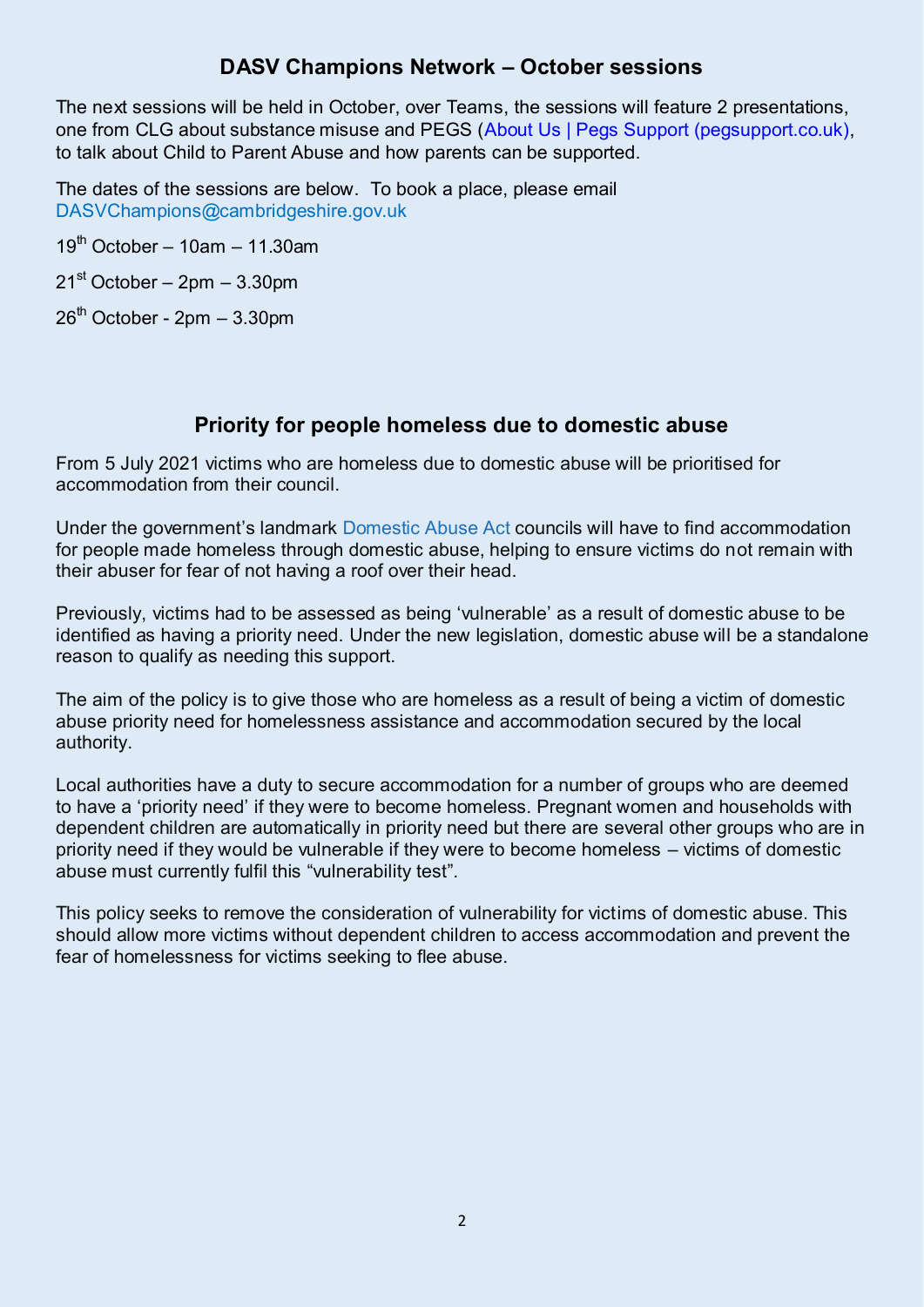## **Our Vacancies**

We are looking to recruit a **Safe Accommodation Programme Manager** to lead a key programme of work, ensuring those who are suffering domestic abuse and can no longer stay in their own homes can receive support and access to safe and appropriate accommodation. More details are at the link below, closing date for applications is  $4<sup>th</sup>$  August at midday.

[https://www.publicsectorjobseast.co.uk/Safe Accommodation Programme Manager-Chord](https://www.publicsectorjobseast.co.uk/Safe%20Accommodation%20Programme%20Manager-Chord%20Park%20-%20Godmanchester?jobId=23743&JobIndex=54&categoryList=&minsal=0&maxsal=150000&workingpattern=&keywords=&employee=-1&postcode=&Distance=0&AdvertiseOn=0)  [Park -](https://www.publicsectorjobseast.co.uk/Safe%20Accommodation%20Programme%20Manager-Chord%20Park%20-%20Godmanchester?jobId=23743&JobIndex=54&categoryList=&minsal=0&maxsal=150000&workingpattern=&keywords=&employee=-1&postcode=&Distance=0&AdvertiseOn=0) 

[Godmanchester?jobId=23743&JobIndex=54&categoryList=&minsal=0&maxsal=150000&wor](https://www.publicsectorjobseast.co.uk/Safe%20Accommodation%20Programme%20Manager-Chord%20Park%20-%20Godmanchester?jobId=23743&JobIndex=54&categoryList=&minsal=0&maxsal=150000&workingpattern=&keywords=&employee=-1&postcode=&Distance=0&AdvertiseOn=0) [kingpattern=&keywords=&employee=-1&postcode=&Distance=0&AdvertiseOn=0](https://www.publicsectorjobseast.co.uk/Safe%20Accommodation%20Programme%20Manager-Chord%20Park%20-%20Godmanchester?jobId=23743&JobIndex=54&categoryList=&minsal=0&maxsal=150000&workingpattern=&keywords=&employee=-1&postcode=&Distance=0&AdvertiseOn=0)

We are also recruiting **three IDVAs** – one to work with local housing providers, one to support male victims and a third to support BAME victims. Links to the jobs are below, all close on 29<sup>th</sup> July at midday.

[https://www.publicsectorjobseast.co.uk/Housing Independent Domestic Violence Advisor-](https://www.publicsectorjobseast.co.uk/Housing%20Independent%20Domestic%20Violence%20Advisor-Chord%20Park%20-%20Godmanchester?jobId=23643&JobIndex=103&categoryList=&minsal=0&maxsal=150000&workingpattern=&keywords=&employee=-1&postcode=&Distance=0&AdvertiseOn=0)[Chord Park -](https://www.publicsectorjobseast.co.uk/Housing%20Independent%20Domestic%20Violence%20Advisor-Chord%20Park%20-%20Godmanchester?jobId=23643&JobIndex=103&categoryList=&minsal=0&maxsal=150000&workingpattern=&keywords=&employee=-1&postcode=&Distance=0&AdvertiseOn=0)  [Godmanchester?jobId=23643&JobIndex=103&categoryList=&minsal=0&maxsal=150000&wo](https://www.publicsectorjobseast.co.uk/Housing%20Independent%20Domestic%20Violence%20Advisor-Chord%20Park%20-%20Godmanchester?jobId=23643&JobIndex=103&categoryList=&minsal=0&maxsal=150000&workingpattern=&keywords=&employee=-1&postcode=&Distance=0&AdvertiseOn=0)

[rkingpattern=&keywords=&employee=-1&postcode=&Distance=0&AdvertiseOn=0](https://www.publicsectorjobseast.co.uk/Housing%20Independent%20Domestic%20Violence%20Advisor-Chord%20Park%20-%20Godmanchester?jobId=23643&JobIndex=103&categoryList=&minsal=0&maxsal=150000&workingpattern=&keywords=&employee=-1&postcode=&Distance=0&AdvertiseOn=0)

[https://www.publicsectorjobseast.co.uk/Male IDVA-Chord Park -](https://www.publicsectorjobseast.co.uk/Male%20IDVA-Chord%20Park%20-%20Godmanchester?jobId=23646&JobIndex=87&categoryList=&minsal=0&maxsal=150000&workingpattern=&keywords=&employee=-1&postcode=&Distance=0&AdvertiseOn=0)  [Godmanchester?jobId=23646&JobIndex=87&categoryList=&minsal=0&maxsal=150000&wor](https://www.publicsectorjobseast.co.uk/Male%20IDVA-Chord%20Park%20-%20Godmanchester?jobId=23646&JobIndex=87&categoryList=&minsal=0&maxsal=150000&workingpattern=&keywords=&employee=-1&postcode=&Distance=0&AdvertiseOn=0) [kingpattern=&keywords=&employee=-1&postcode=&Distance=0&AdvertiseOn=0](https://www.publicsectorjobseast.co.uk/Male%20IDVA-Chord%20Park%20-%20Godmanchester?jobId=23646&JobIndex=87&categoryList=&minsal=0&maxsal=150000&workingpattern=&keywords=&employee=-1&postcode=&Distance=0&AdvertiseOn=0)

[https://www.publicsectorjobseast.co.uk/BAME IDVA-Chord Park -](https://www.publicsectorjobseast.co.uk/BAME%20IDVA-Chord%20Park%20-%20Godmanchester?jobId=23645&JobIndex=172&categoryList=&minsal=0&maxsal=150000&workingpattern=&keywords=&employee=-1&postcode=&Distance=0&AdvertiseOn=0)  [Godmanchester?jobId=23645&JobIndex=172&categoryList=&minsal=0&maxsal=150000&wo](https://www.publicsectorjobseast.co.uk/BAME%20IDVA-Chord%20Park%20-%20Godmanchester?jobId=23645&JobIndex=172&categoryList=&minsal=0&maxsal=150000&workingpattern=&keywords=&employee=-1&postcode=&Distance=0&AdvertiseOn=0) [rkingpattern=&keywords=&employee=-1&postcode=&Distance=0&AdvertiseOn=0](https://www.publicsectorjobseast.co.uk/BAME%20IDVA-Chord%20Park%20-%20Godmanchester?jobId=23645&JobIndex=172&categoryList=&minsal=0&maxsal=150000&workingpattern=&keywords=&employee=-1&postcode=&Distance=0&AdvertiseOn=0)

## **Vacancies with Refuge**

Refuge are recruiting for two Outreach Workers and a part-time refuge worker. More information is at the links below and applications close on  $18<sup>th</sup>$  July.

<https://refugecareers.ciphr-irecruit.com/Applicants/vacancy/3674/Outreach-Worker-x-2>

[https://refugecareers.ciphr-irecruit.com/Applicants/vacancy/3654/Refuge-Worker---Part-](https://refugecareers.ciphr-irecruit.com/Applicants/vacancy/3654/Refuge-Worker---Part-Time)[Time](https://refugecareers.ciphr-irecruit.com/Applicants/vacancy/3654/Refuge-Worker---Part-Time)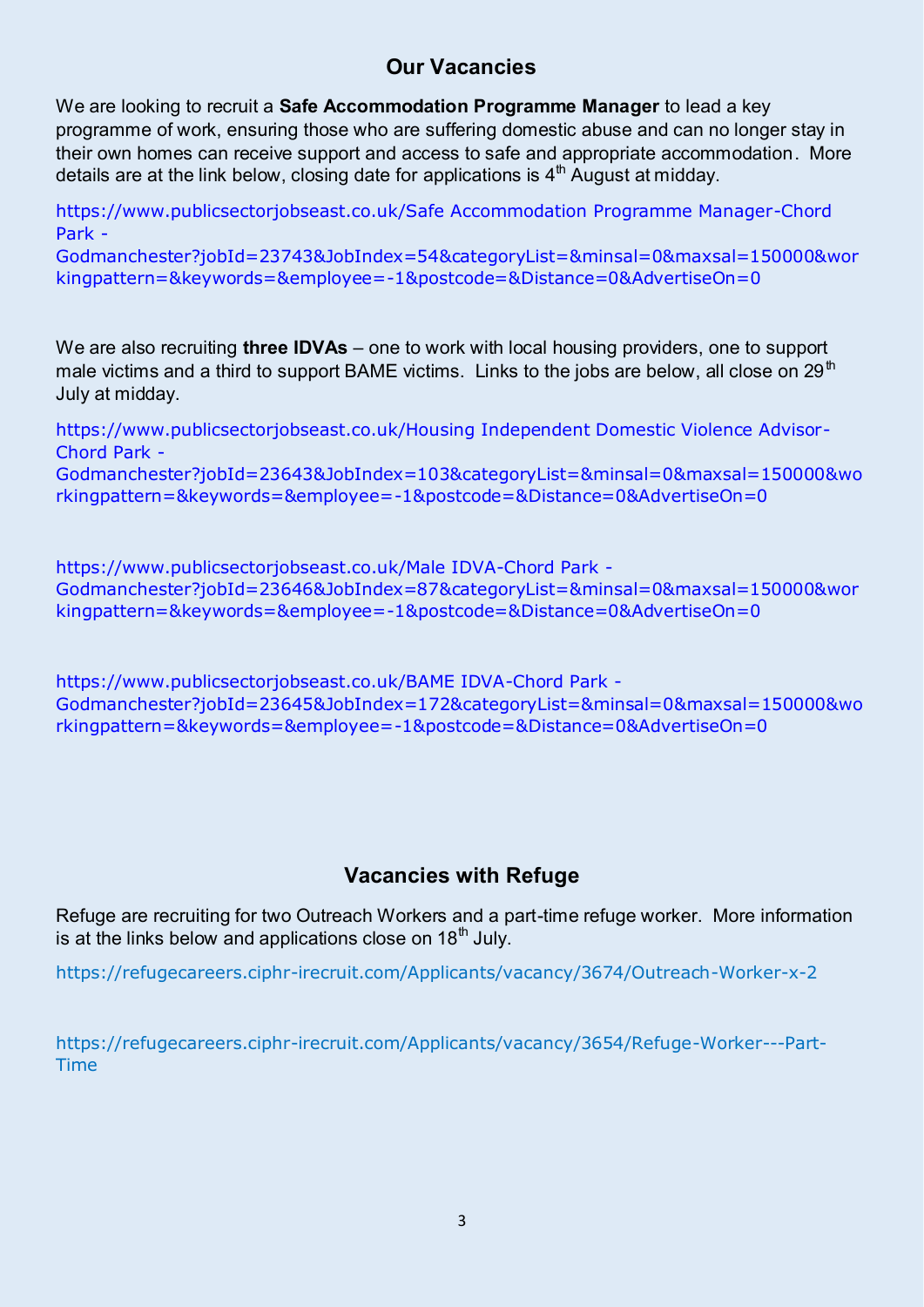### **A doctor's view on sexual consent**

Cerys Barratt, a 25 year old doctor working in Glasgow, is part of a podcast "Life After Sexual Assault" by BBC Sounds. Dr Barratt is joined by three other women (a dominatrix, a sex therapist and the Rape Crisis Scotland Media head) having a frank conversation about sex, consent and sexual assault/rape. It is only 30 minutes long, but covers a lot - from acceptance of the event, to finding sexual pleasure afterwards.

*Apple podcasts: [https://podcasts.apple.com/gb/podcast/tricky/id1530794385?i=1000522119386](https://eur03.safelinks.protection.outlook.com/?url=https%3A%2F%2Fpodcasts.apple.com%2Fgb%2Fpodcast%2Ftricky%2Fid1530794385%3Fi%3D1000522119386&data=04%7C01%7CAlison.Hadley%40beds.ac.uk%7C82ffa5cc10c84c28f1c808d92cbba54d%7C3133dbdc3c644bdaa66a751445a19275%7C1%7C1%7C637590006721202281%7CUnknown%7CTWFpbGZsb3d8eyJWIjoiMC4wLjAwMDAiLCJQIjoiV2luMzIiLCJBTiI6Ik1haWwiLCJXVCI6Mn0%3D%7C1000&sdata=NvNWAIxGRj2NIXshc%2B8mbnKm742XUcW5hto9CSJQxZg%3D&reserved=0)* 

*Spotify: [https://open.spotify.com/episode/5puyfNuGSRX7hJuT7yL4Ly?si=a6b8f92d70884cbd](https://eur03.safelinks.protection.outlook.com/?url=https%3A%2F%2Fopen.spotify.com%2Fepisode%2F5puyfNuGSRX7hJuT7yL4Ly%3Fsi%3Da6b8f92d70884cbd&data=04%7C01%7CAlison.Hadley%40beds.ac.uk%7C82ffa5cc10c84c28f1c808d92cbba54d%7C3133dbdc3c644bdaa66a751445a19275%7C1%7C1%7C637590006721212275%7CUnknown%7CTWFpbGZsb3d8eyJWIjoiMC4wLjAwMDAiLCJQIjoiV2luMzIiLCJBTiI6Ik1haWwiLCJXVCI6Mn0%3D%7C1000&sdata=T49xP7qtgAJINCGGd9udC7Suxhf522xtyRvsqRTcQOs%3D&reserved=0)*

*BBC Sounds: [https://www.bbc.co.uk/sounds/play/p09hg47n](https://eur03.safelinks.protection.outlook.com/?url=https%3A%2F%2Fwww.bbc.co.uk%2Fsounds%2Fplay%2Fp09hg47n&data=04%7C01%7CAlison.Hadley%40beds.ac.uk%7C82ffa5cc10c84c28f1c808d92cbba54d%7C3133dbdc3c644bdaa66a751445a19275%7C1%7C1%7C637590006721212275%7CUnknown%7CTWFpbGZsb3d8eyJWIjoiMC4wLjAwMDAiLCJQIjoiV2luMzIiLCJBTiI6Ik1haWwiLCJXVCI6Mn0%3D%7C1000&sdata=TQnhePCoSesGPVlxeowk2xVhYyYt1iDQRTu5eteMSr4%3D&reserved=0)*

#### **Feedback from user of Refuge Outreach support**

A survivor who received support from the Outreach Service provided in the north of the county by Refuge, has shared some really positive feedback:

*My life is now not comparable to the one I had before I was directed to your services. You have literally saved my life because what I was doing before was not living. I did whatever I was told because I didn't have the courage to say no. You gave me that courage. I know I never would have been able to get through any of the things I had to do without you beside me. And you always were beside me, when I had to go to court, write reports for courts and through our long telephone calls where you would make me believe that I could get through it and I should go through it. I know I would have given up if it wasn't for you. You never made me feel like I was bothering you, even when I was going over the same things, in different conversations, you always listened and made me feel supported. You were there for me like no one else was or could be. You believed me when others didn't, I never had to explain you just knew*.

Refuge provide Outreach support in Fenland, Huntingdonshire & Peterborough 07787 255821 Cambridge Women's Aid cover Cambridge City, East Cambs and South Cambs 01223 361214 Peterborough Women's Aid Helpline 08454 103123

## **What works for children and families after domestic abuse?**

Researchers from UCL are hoping to improve understanding of 'what works' for children and families who have experienced domestic violence and abuse and/or child maltreatment. They would like to invite you to take part in an online survey to rate the importance of outcomes that they have identified by reviewing evidence and by talking to different people (e.g. survivors, practitioners/clinicians and professionals responsible for policy and commissioning services). They are looking for experts in domestic violence and abuse or child maltreatment which includes being a survivor of or working (e.g. practice, policy, research, commissioning) in domestic violence and abuse or child maltreatment. If you are interested in finding out more, please contact Claire at [c.powell@ucl.ac.uk.](mailto:c.powell@ucl.ac.uk)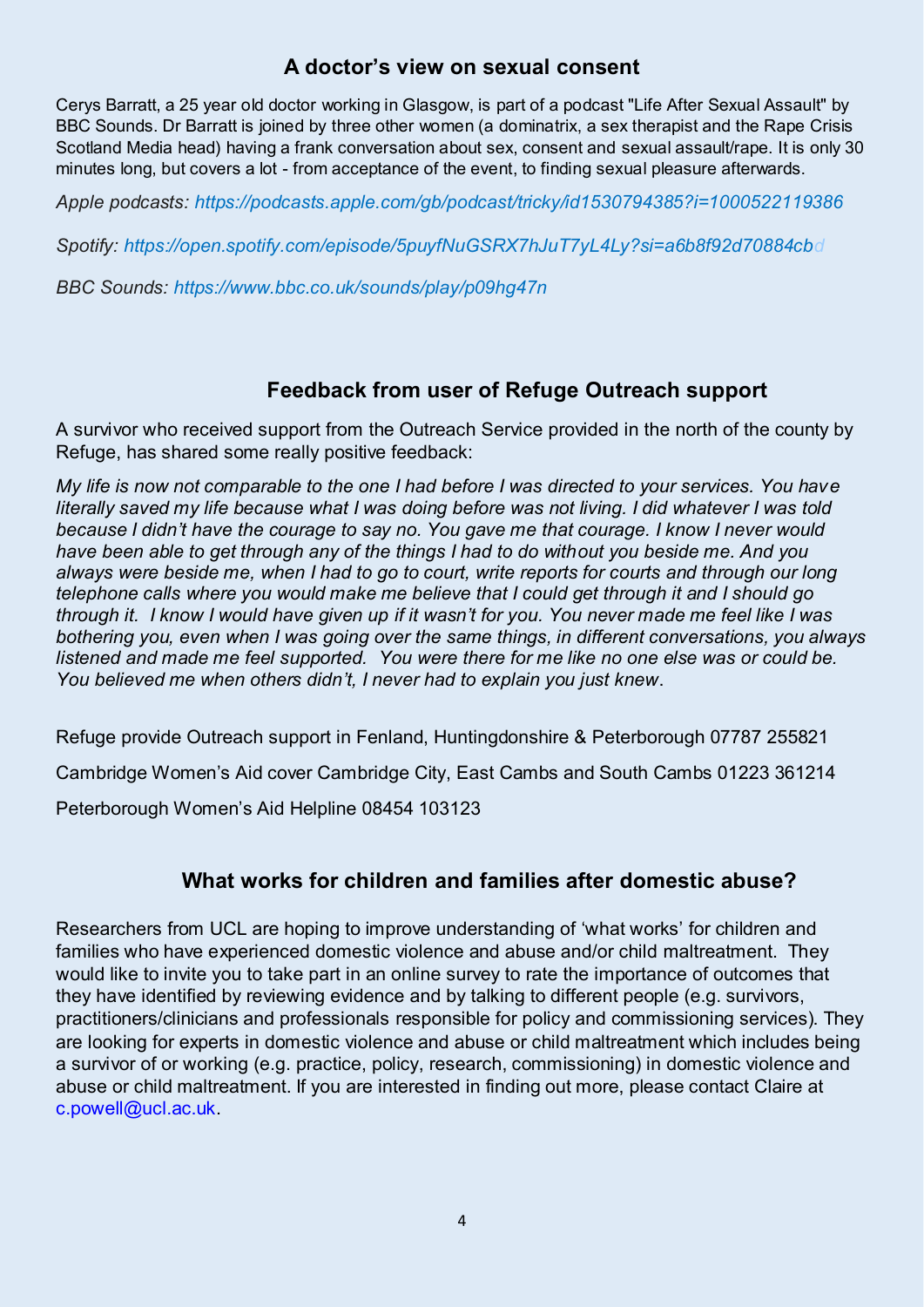## **Trauma and its relationship to mental health podcast**

This podcast features guests Sally Armour (Child Health Commissioner for NHS Highland), Dr Neha Shah (Public Mental Health Research and Evidence Lead at Public Health England) and Laura Fischer (artist, activist, lecturer, consultant and researcher). They discuss what psychological trauma is and how it relates to mental health. To listen to the full podcast click [here.](https://eur03.safelinks.protection.outlook.com/?url=https%3A%2F%2Fwww.buzzsprout.com%2F1427881%2F8518754-trauma-and-its-relationship-to-mental-health-dr-neha-shah-sally-armour-laura-fischer&data=04%7C01%7Cvamhn%40kcl.ac.uk%7C2a5981e9b14a45bada3a08d93181334d%7C8370cf1416f34c16b83c724071654356%7C0%7C0%7C637595253257152685%7CUnknown%7CTWFpbGZsb3d8eyJWIjoiMC4wLjAwMDAiLCJQIjoiV2luMzIiLCJBTiI6Ik1haWwiLCJXVCI6Mn0%3D%7C1000&sdata=%2FLH7cacqz4A%2BDdJRsTUKgoTqFbBiXFrN%2Bi98HV7KYZc%3D&reserved=0)

## **Technology-facilitated abuse in relationships: Victimisation patterns and impact in young people**

This study examines the impact of technology-facilitated abuse in relationships (TAR) in youth participants. To read the full paper in *Computers in Human Behaviour* click [here.](https://eur03.safelinks.protection.outlook.com/?url=https%3A%2F%2Fwww.sciencedirect.com%2Fscience%2Farticle%2Fabs%2Fpii%2FS074756322100220X&data=04%7C01%7Cvamhn%40kcl.ac.uk%7C2a5981e9b14a45bada3a08d93181334d%7C8370cf1416f34c16b83c724071654356%7C0%7C0%7C637595253257172678%7CUnknown%7CTWFpbGZsb3d8eyJWIjoiMC4wLjAwMDAiLCJQIjoiV2luMzIiLCJBTiI6Ik1haWwiLCJXVCI6Mn0%3D%7C1000&sdata=3%2Fnf2sDCA17QRvDefaHmrI8tC7hFRa0Cj5VKD88JPbg%3D&reserved=0)

## **New tool for under-18s to report nude photos of themselves online**

Under-18s who want nude pictures or videos of themselves removed from the internet can now report the images through [an online tool.](https://www.childline.org.uk/info-advice/bullying-abuse-safety/online-mobile-safety/remove-nude-image-shared-online/) 

The service - from the Internet Watch Foundation and Childline - aims to help children who have been groomed, or whose partners have posted photos of them online. The IWF will examine the images and try and remove them if they break the law. It says the tool is a "world first" and could help many worried children.

The IWF works to remove child abuse material from the internet. The charity says there are a number of reasons a young person might send nude images or videos without knowing they will be posted online, including grooming and coercion. Some may have also sent images for fun, or to a boyfriend or girlfriend who has since shared them without their consent.

In recent years, the IWF says it has noticed more and more of these types of images online that have been created by children themselves. In the first three months of this year, 38,000 selfgenerated images were reported - double the amount in comparison to the same time last year. But now for the first time, people under the age of 18 who are concerned that a nude photo of them is online - or could potentially end up there - can now flag up the content using the Report Remove tool on the NSPCC's Childline service's website.

If a picture or video has already appeared online, they can share the URL and the charity will examine the images. If the pictures break the law, the IWF will work to have them removed. And if the content has not yet appeared online but a person is worried it might, the charity can create a digital fingerprint for the picture - known as a hash - which will be shared with tech companies and law enforcement around the world to help prevent it from being uploaded and shared.

Young people can report the images anonymously, as long as they verify their age, or they can leave their details and get support from Childline.

Anyone who makes a report should expect to receive feedback on the outcome in one working day.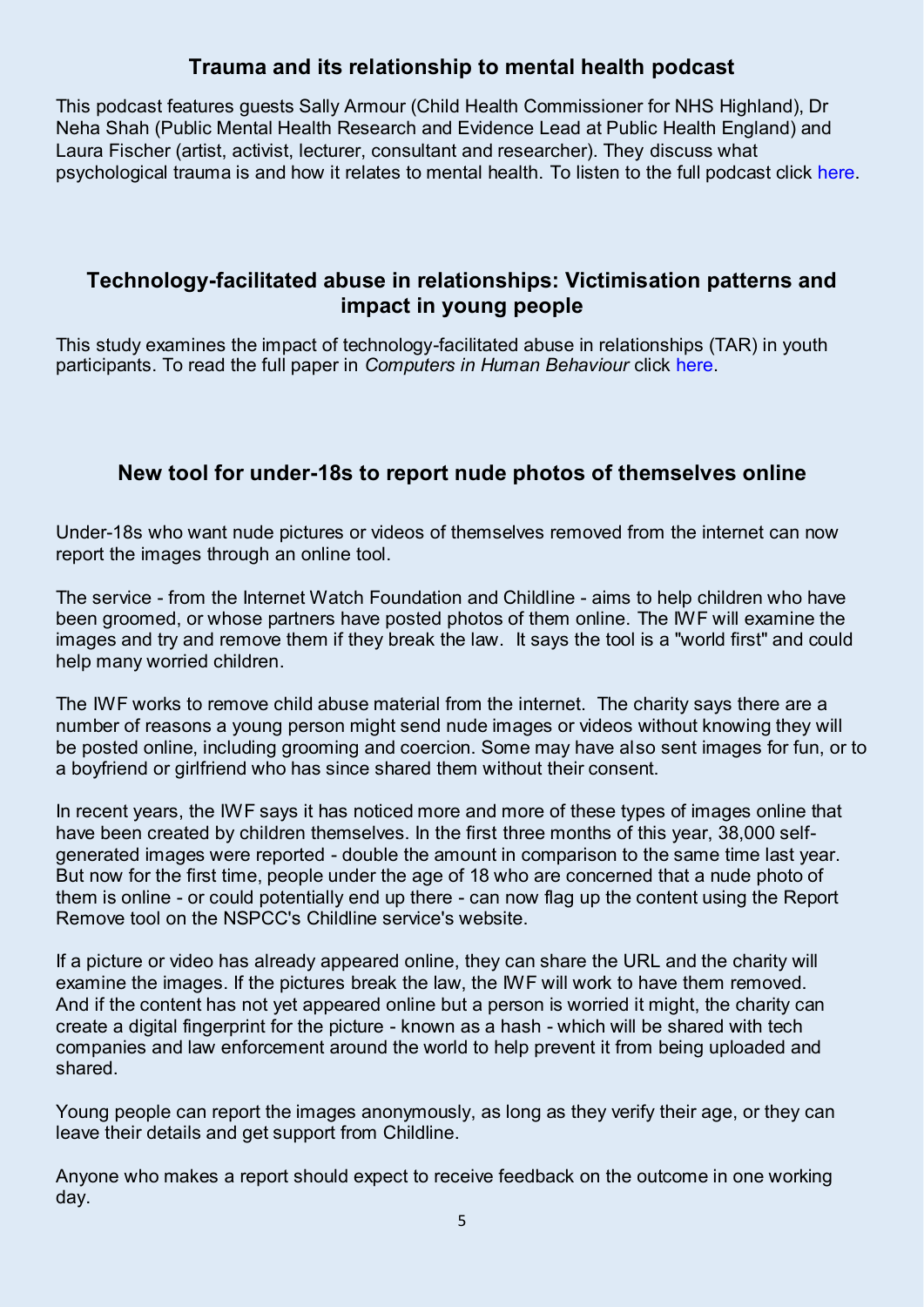## **Never just a 'domestic'**

If you've ever wondered what happens when the police are called to an incident of domestic abuse, you can now find out on our website! Please do share this and the video from Cambridgeshire Police if you are working with anyone that is reluctant to contact police https://www.cambsdasv.org.uk/website/calling\_the\_police/563196

### **Domestic abuse-related suicide research**

In a new police initiative, introduced during the pandemic, women who take their own lives due to experiencing domestic abuse are being counted for the first time. Professor Jane Monckton-Smith has been funded by the Government to carry out research into these hidden victims and early findings released by the police watchdog show 20 per cent of all deaths related to domestic abuse are suicides.

[The hidden victims of domestic violence](https://www.channel4.com/news/the-hidden-victims-of-domestic-violence-the-women-who-take-their-own-lives) – the women who take their own lives – Channel 4 [News](https://www.channel4.com/news/the-hidden-victims-of-domestic-violence-the-women-who-take-their-own-lives)

Professor Monckton-Smith is also launching a campaign to raise awareness around this subject which we will include in a future newsletter.

# **Why don't you just leave?**

If a domestic abuse survivor confides in someone about what's happening to them, they may well be faced with the 'why don't you leave?' question. Clearly, if it were that simple domestic abuse and domestic homicide wouldn't be such a serious issue! Research has proven that the point of separation is the most dangerous for a domestic abuse survivor and their children – it's the point at which the abuser has lost some of their power and control over their victim so they will sometimes choose to re-gain that power by extreme means.

We have a new page on our website offering advice to survivors on things they might need to consider if they are thinking of leaving, and things to think about after they have left. Of course, every person and case is different so it's not a blanket cover-all for all survivors.

Safety planning page [Welcome to Cambridgeshire DASV Partnership \(cambsdasv.org.uk\)](https://www.cambsdasv.org.uk/website/safety_planning/331019)

## **Epidemic of violence against women under way in England and Wales**

Women and girls are being subjected to an epidemic of violence that requires a "radical and bold" shift in how authorities in England and Wales tackle crimes that disproportionately affect female victims, a police watchdog has warned. In an interim report, Her Majesty's Inspectorate of Constabulary and Fire and Rescue Services (HMICFRS) calls for councils, schools, health and social care bodies and all areas of the criminal justice system to work together to address the problem, as police "cannot solve this alone". In March, the inspectorate was asked to inspect the effectiveness of police engagement with women and girls. A number of recent cases involving violence against women and girls have raised the profile of such offending, including the death of 33-year-old Sarah Everard; that of Julia James, a police community support officer in Kent, allegedly killed while out walking her dog; and the murders of the sisters Bibaa Henry and Nicole Smallman in a park in north-west London in June 2020. [- The Guardian](https://domestic-abuse.us3.list-manage.com/track/click?u=bda67bdea4d7f8cc23a059e34&id=a035886b27&e=33ef8dce61)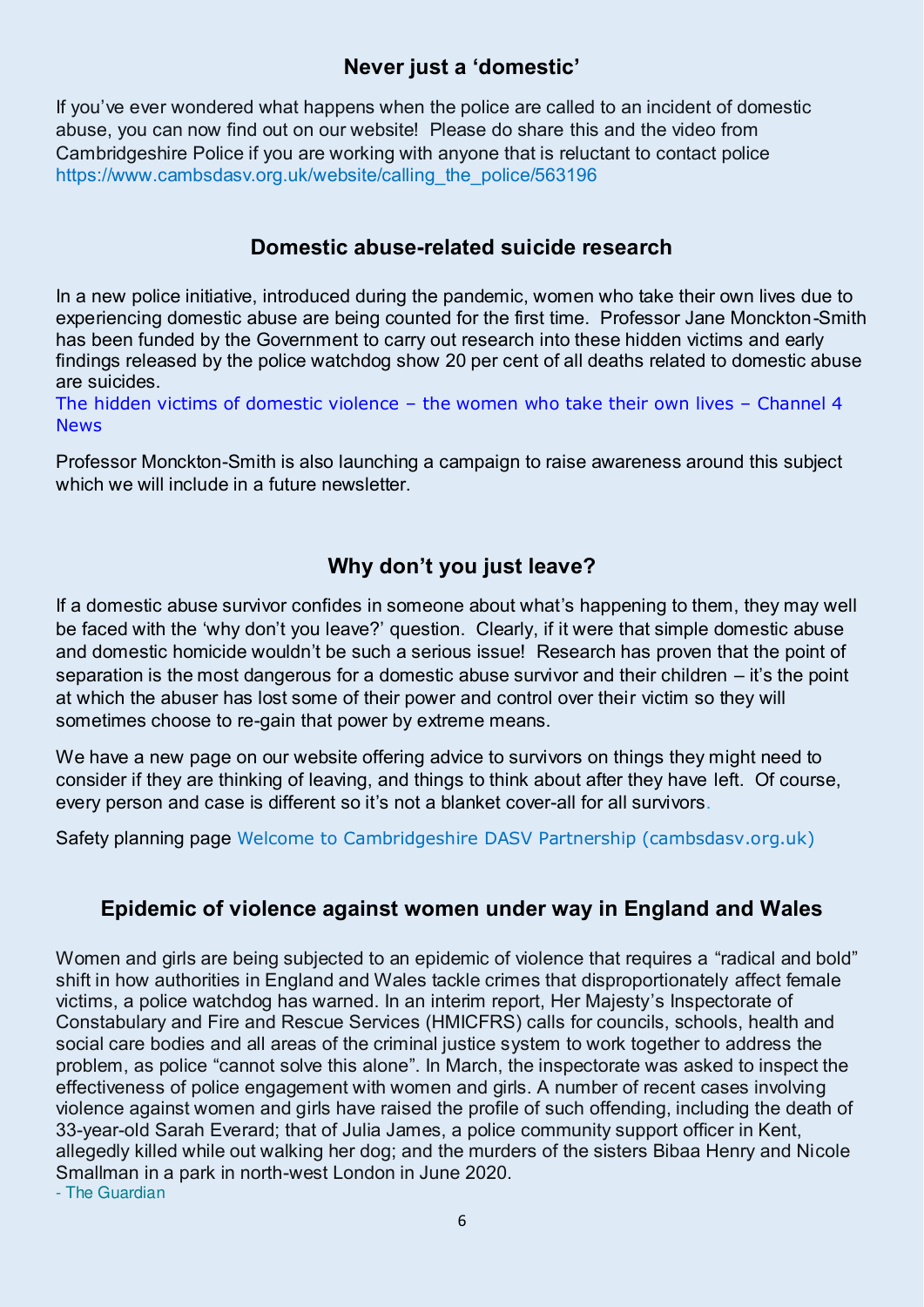#### **Food vouchers scheme to run over school holidays**

A scheme to provide food vouchers to families struggling in the pandemic will be continued over the school summer holidays through funding from Cambridgeshire County Council.

This follows the successful Winter Support Grant which provided support to vulnerable families during the Christmas break and the COVID Support Grant during the February half term holiday.

Cambridgeshire County Council's Children and Young People's Committee voted at its meeting on 29 June to allocate approximately £1.6m for the COVID Support Grant scheme, which will be in the form of supermarket vouchers.

A supermarket voucher will automatically be allocated to parents or carers whose child meets the following criteria:

- In receipt of Early Years Pupil Premium
- Children that access funded two-year-old education
- Children eligible for Free School Meals
- Students eligible for 16+ bursary

Each eligible child or young person will be issued with vouchers to cover weekday lunch costs during the school summer holiday. Vouchers will be sent by email and text and will equate to £3 for each weekday of the holidays. Further information will be sent to parents on the operation of the scheme in the coming weeks.

Running alongside this, the Holiday Activity and Food (HAF) programme will provide some support over the school summer holidays.

The HAF scheme enables local authorities to coordinate free holiday childcare, which includes healthy food and enriching activities for children who receive benefits-related free school meals.

The programme will be delivered by approved holiday scheme providers and childminders, coordinated by Cambridgeshire County Council. More details can be found at [Holiday Activities and](https://www.cambridgeshire.gov.uk/news/holiday-activities-and-food-programme)  [Food Programme - Cambridgeshire County Council](https://www.cambridgeshire.gov.uk/news/holiday-activities-and-food-programme)

## **Adults Safeguarding Referral Form**

For Cambridgeshire cases only, the electronic referral form is now accessible to all agencies and you will be able to upload this onto your system. If you do not have access to a computer you can refer by phone. There is an expectation that a phone referrer will be able to provide the same information that is on the multi-agency Safeguarding Adults referral form.

Please note this only applies to professional referrals - there is not an expectation that members of the public would know all detailed information.

A link to the referral form can be found at <https://safeguardingcambspeterborough.org.uk/concerned/>

The telephone number is 0345 045 5202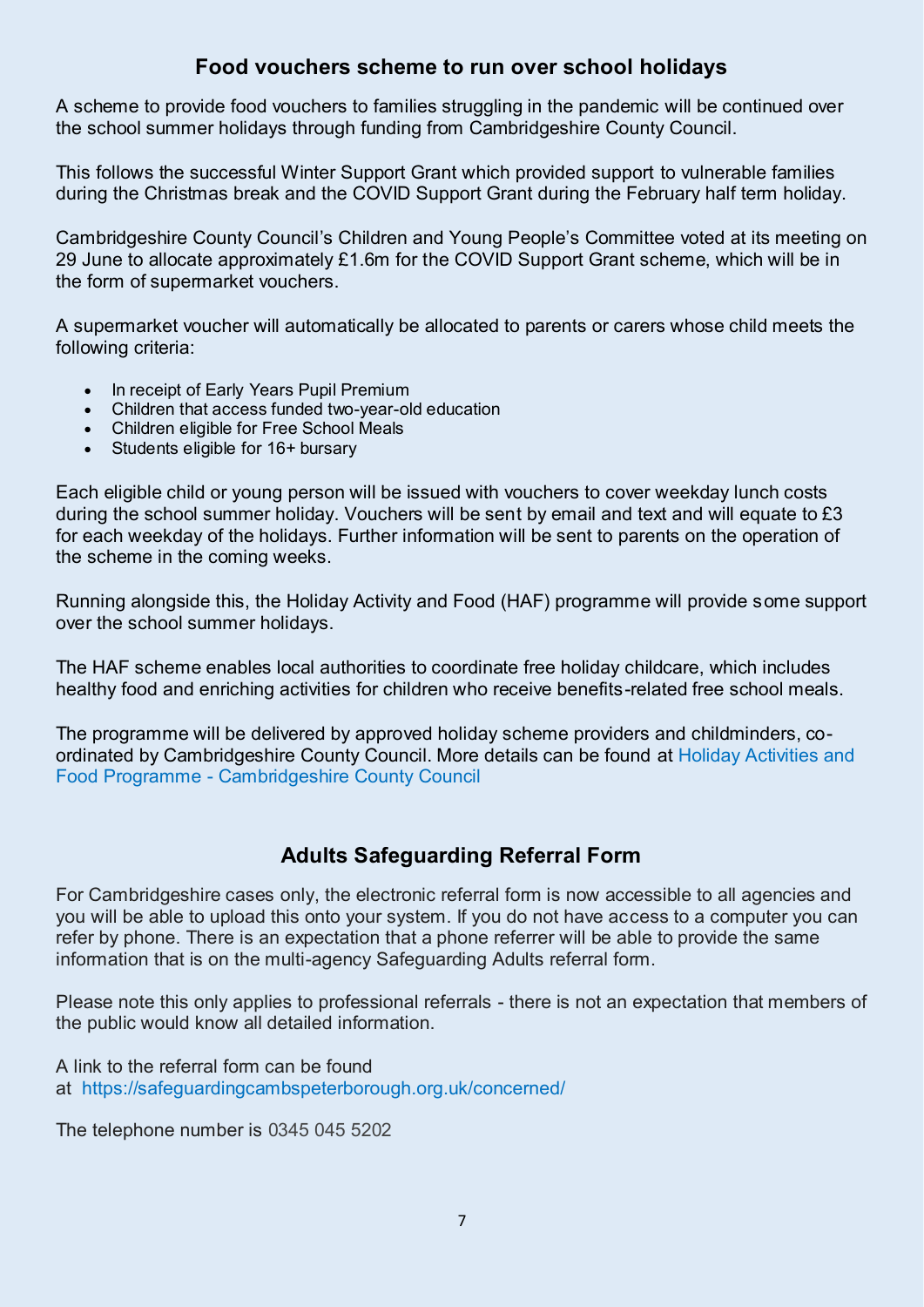## **YOUnited – new partnership to support children and young people with mental health and wellbeing**

YOUnited offers help to children and young people with their emotional wellbeing and mental health registered with a GP in Cambridgeshire and Peterborough. It is available to those up to the age of 25 and offers a range of support including therapies, counselling and guided self-help. Referrals can be made to YOUnited by a GP or any professional working with children or young people. Referral information can be found on the CPFT website and on the next page of this briefing. All referrals are triaged and assessed by specialist staff from YOUnited who then work with children and young people, as well as their family or carers if necessary, on the best pathway to support their needs. The YOUnited referral hub only accepts professional referrals. Young people between 17 and 25 can self-refer to Centre 33. YOUnited is a partnership involving: Cambridgeshire and Peterborough NHS Foundation Trust, Cambridgeshire Community Services NHS Trust, Centre 33, and Ormiston Families. Young people have been instrumental in helping co-design the service.

## **Independent Review of Children's Social Care**

In 2019 the government's manifesto committed to reviewing the children's social care system to make sure children and young people get the support they need.

This Review is a chance to look afresh at children's social care. It will look at issues through the perspective of children and families throughout their interactions with children's social care, from having a social worker knock on the door, through to children being in care and then leaving care.

The Review is keen to hear from those who might recognise their role as being part of children's social care, such as social workers and early help practitioners, as well as other professionals who work with children, in paid and unpaid roles. This includes independent visitors, health practitioners, those who work in education and early years, the police and youth justice.

To find out more and sign up for updates, please visit [Home - The Independent Review of](https://childrenssocialcare.independent-review.uk/)  [Children's Social Care \(independent-review.uk\)](https://childrenssocialcare.independent-review.uk/)

## **Child to Parent Violence Training Day**

PartnershipProjects and Helen Bonnick are excited to co-host an ONLINE Study Day on Child to Parent Violence & Abuse (CPVA) – Across The Lifespan

We have gathered together 8 presenters including a parent, researchers and practitioners who all have experience of this widely misunderstood problem, that affects the lives of millions of families across the world.

Morning sessions will focus on scoping the problem while the afternoon will focus on therapeutic interventions for families. Both morning and afternoon sessions will conclude with a panel discussion, during which the presenters will respond to questions submitted by participants. If you book before  $31<sup>st</sup>$  July, the cost is reduced to £66 per place [UK National Study Day on Child to Parent Violence & Abuse | PartnershipProjects UK](https://www.partnershipprojectsuk.com/project/cpva-study-day/)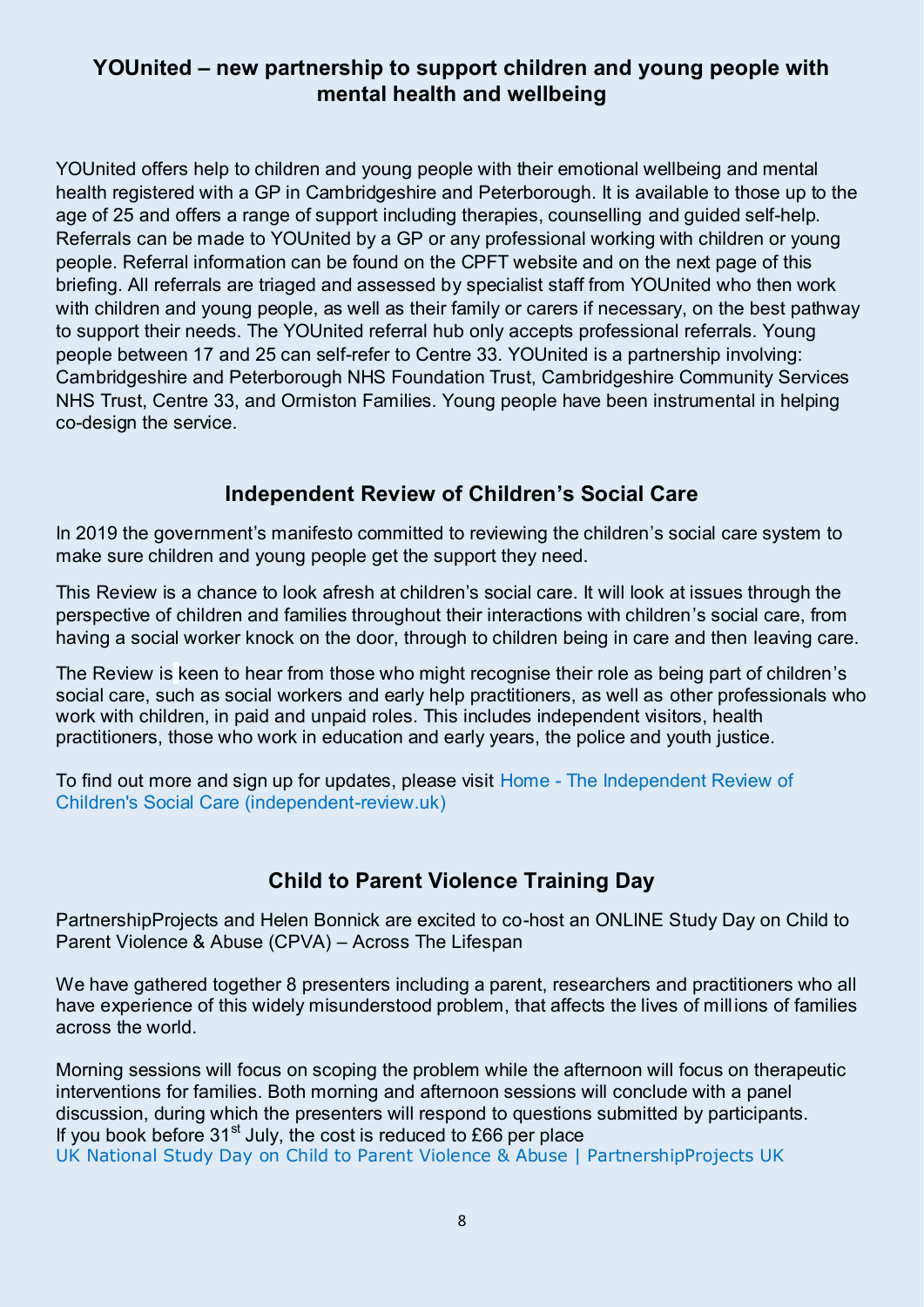## **Update on the Swan project.**

The Swan project aims to work with women who have suffered domestic violence.

Currently the Swan project yoga sessions have now started on Thursdays at the Oasis centre in Wisbech and we are open to referrals/bookings.

Thursdays, 12- 1.30pm (12-1pm is yoga and 1-1.30pm is a chance to have a socially distanced chat/coffee/tea).

This is free for participants but we do require spaces to be booked so we know who is attending. Sessions can be booked via email to [activefenlandbookings@fenland.gov.uk](mailto:activefenlandbookings@fenland.gov.uk) or by calling 01354 622498 for information (bookings will take a few days to process). We can also provide yoga mats if required.

Later in the year we will also be offering some confidence courses.

## **(Re) Introducing the Respond to Abuse Advice Line**

Last August, Hestia launched the Everyone's Business Advice Line, offering phone support to HR teams and managers who are looking for information and advice on how to respond to domestic abuse.

In May, the decision was made to rename the advice line as the [Respond to Abuse Advice Line,](https://uksaysnomore.us13.list-manage.com/track/click?u=f702765ec6b0e2cf4fd53da6e&id=72c1038d94&e=8fe96015cd) to sit alongside the Respond to Abuse app. Both offer free support and guidance to any employer that is supporting an employee who is enduring domestic abuse.

All contact information for the advice line remains the same.

*Employers who are seeking advice can call 07770480437 or 0203 8793695 or email [Adviceline.EB@hestia.org](mailto:Adviceline.EB@hestia.org) between 9am-5pm Monday to Friday for support*

## **Coproduction Resources**

Against Violence and Abuse (AVA) recently launched a Women's Voices Learning Hub, sharing learning from their Haringey Women's Voices Project. The hub is a one-stop-shop of articles, webinars and other materials to support organisations working with women who have experienced domestic abuse and homelessness, with a particular focus on co-production and survivor-led approaches. Resources include: a co-designed set of trauma-informed peer support principles and zine 'My Voice Matters', a digital resources page of articles and toolkits, and a peer research paper on women's homelessness. Access the hub [here.](https://avaproject.us8.list-manage.com/track/click?u=b6cad4bf28dbfff8f462411a3&id=4463a73ee0&e=273e6b246c)